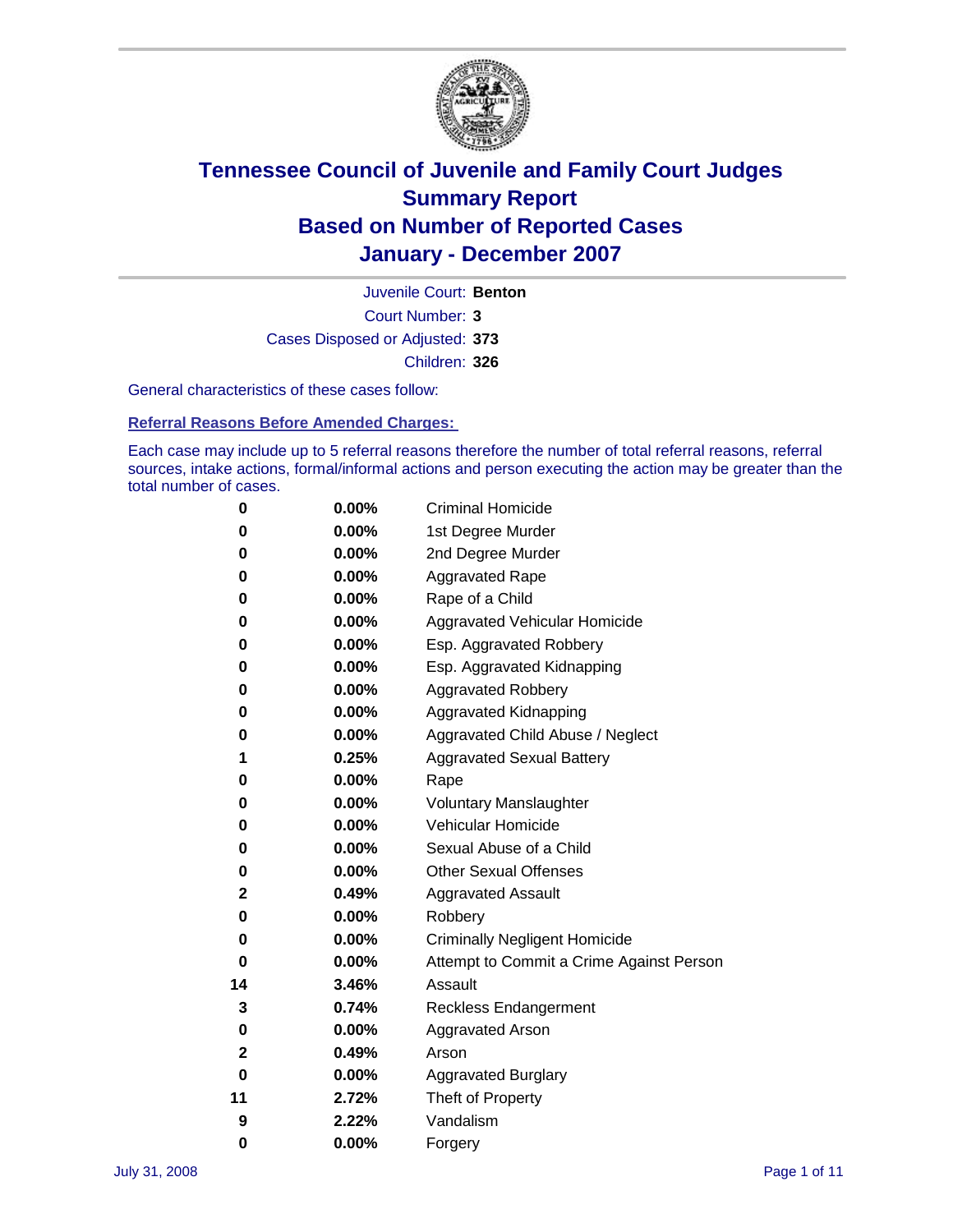

Court Number: **3** Juvenile Court: **Benton** Cases Disposed or Adjusted: **373** Children: **326**

#### **Referral Reasons Before Amended Charges:**

Each case may include up to 5 referral reasons therefore the number of total referral reasons, referral sources, intake actions, formal/informal actions and person executing the action may be greater than the total number of cases.

| 0            | 0.00% | <b>Worthless Checks</b>                                     |
|--------------|-------|-------------------------------------------------------------|
| 0            | 0.00% | Illegal Possession / Fraudulent Use of Credit / Debit Cards |
| $\mathbf{2}$ | 0.49% | <b>Burglary</b>                                             |
| 0            | 0.00% | Unauthorized Use of a Vehicle                               |
| 0            | 0.00% | <b>Cruelty to Animals</b>                                   |
| 0            | 0.00% | Sale of Controlled Substances                               |
| 4            | 0.99% | <b>Other Drug Offenses</b>                                  |
| 9            | 2.22% | <b>Possession of Controlled Substances</b>                  |
| 0            | 0.00% | <b>Criminal Attempt</b>                                     |
| 1            | 0.25% | Carrying Weapons on School Property                         |
| 1            | 0.25% | Unlawful Carrying / Possession of a Weapon                  |
| $\mathbf{2}$ | 0.49% | <b>Evading Arrest</b>                                       |
| 0            | 0.00% | Escape                                                      |
| 1            | 0.25% | Driving Under Influence (DUI)                               |
| 15           | 3.70% | Possession / Consumption of Alcohol                         |
| 1            | 0.25% | Resisting Stop, Frisk, Halt, Arrest or Search               |
| 0            | 0.00% | <b>Aggravated Criminal Trespass</b>                         |
| 1            | 0.25% | Harassment                                                  |
| 0            | 0.00% | Failure to Appear                                           |
| 0            | 0.00% | Filing a False Police Report                                |
| 0            | 0.00% | Criminal Impersonation                                      |
| 17           | 4.20% | <b>Disorderly Conduct</b>                                   |
| 4            | 0.99% | <b>Criminal Trespass</b>                                    |
| 0            | 0.00% | <b>Public Intoxication</b>                                  |
| 0            | 0.00% | Gambling                                                    |
| 26           | 6.42% | Traffic                                                     |
| 0            | 0.00% | <b>Local Ordinances</b>                                     |
| 1            | 0.25% | Violation of Wildlife Regulations                           |
| 0            | 0.00% | Contempt of Court                                           |
| 8            | 1.98% | Violation of Probation                                      |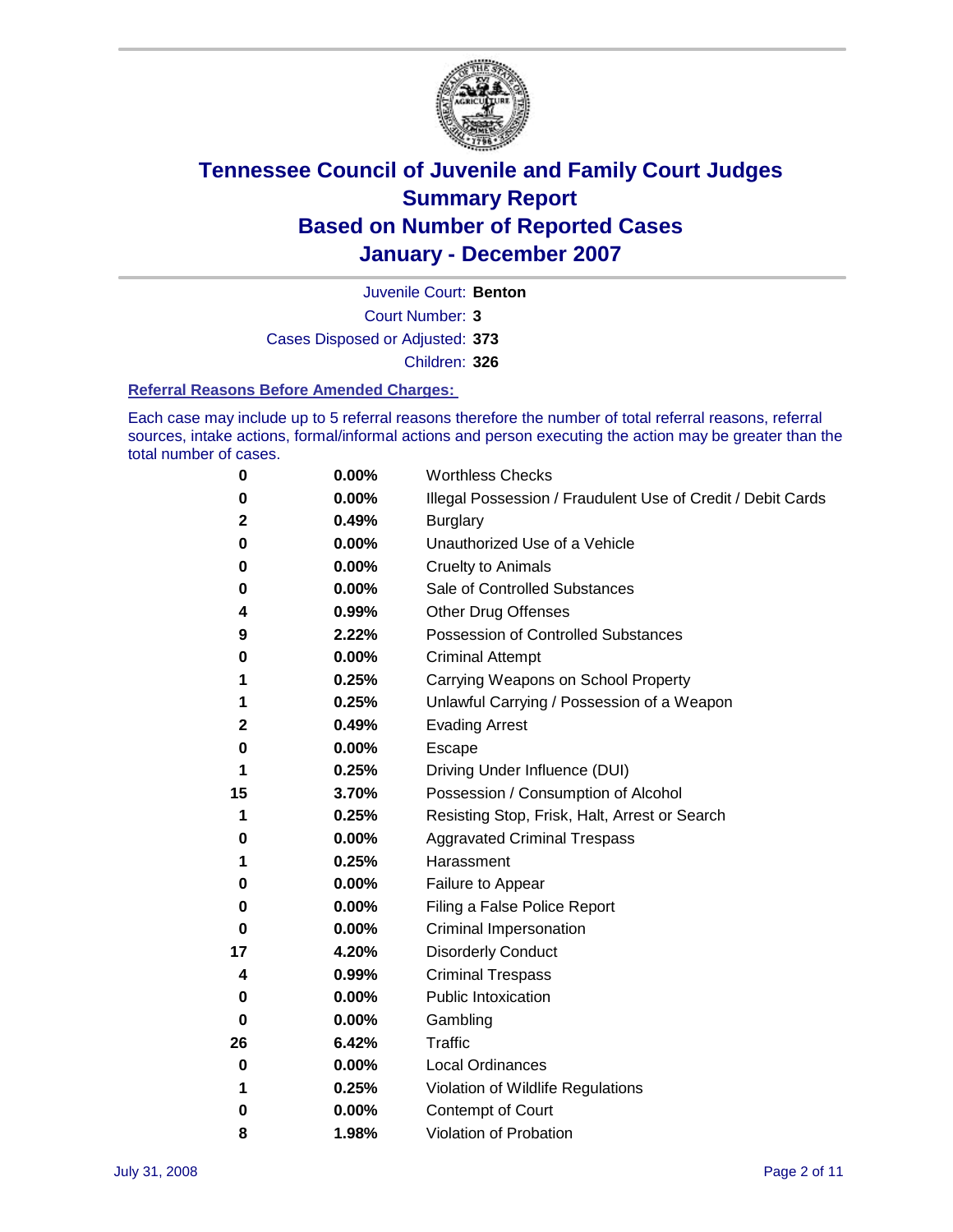

Court Number: **3** Juvenile Court: **Benton** Cases Disposed or Adjusted: **373** Children: **326**

#### **Referral Reasons Before Amended Charges:**

Each case may include up to 5 referral reasons therefore the number of total referral reasons, referral sources, intake actions, formal/informal actions and person executing the action may be greater than the total number of cases.

| 405         | 100.00%  | <b>Total Referrals</b>                 |
|-------------|----------|----------------------------------------|
| 6           | 1.48%    | Other                                  |
| $\bf{0}$    | 0.00%    | <b>Consent to Marry</b>                |
| 0           | 0.00%    | <b>Request for Medical Treatment</b>   |
| 171         | 42.22%   | <b>Child Support</b>                   |
| 4           | 0.99%    | Paternity / Legitimation               |
| $\mathbf 2$ | 0.49%    | Visitation                             |
| 13          | 3.21%    | Custody                                |
| 0           | $0.00\%$ | <b>Foster Care Review</b>              |
| 0           | $0.00\%$ | <b>Administrative Review</b>           |
| 0           | 0.00%    | <b>Judicial Review</b>                 |
| 0           | 0.00%    | Violation of Informal Adjustment       |
| 0           | $0.00\%$ | <b>Violation of Pretrial Diversion</b> |
| 0           | $0.00\%$ | <b>Termination of Parental Rights</b>  |
| 38          | 9.38%    | Dependency / Neglect                   |
| 0           | $0.00\%$ | <b>Physically Abused Child</b>         |
| 0           | 0.00%    | Sexually Abused Child                  |
|             | 0.25%    | <b>Violation of Curfew</b>             |
| 0           | 0.00%    | Violation of a Valid Court Order       |
| 4           | 0.99%    | Possession of Tobacco Products         |
| 0           | $0.00\%$ | Out-of-State Runaway                   |
| 4           | 0.99%    | In-State Runaway                       |
| 12          | 2.96%    | Truancy                                |
| 14          | 3.46%    | <b>Unruly Behavior</b>                 |
| 1           | 0.25%    | Violation of Aftercare                 |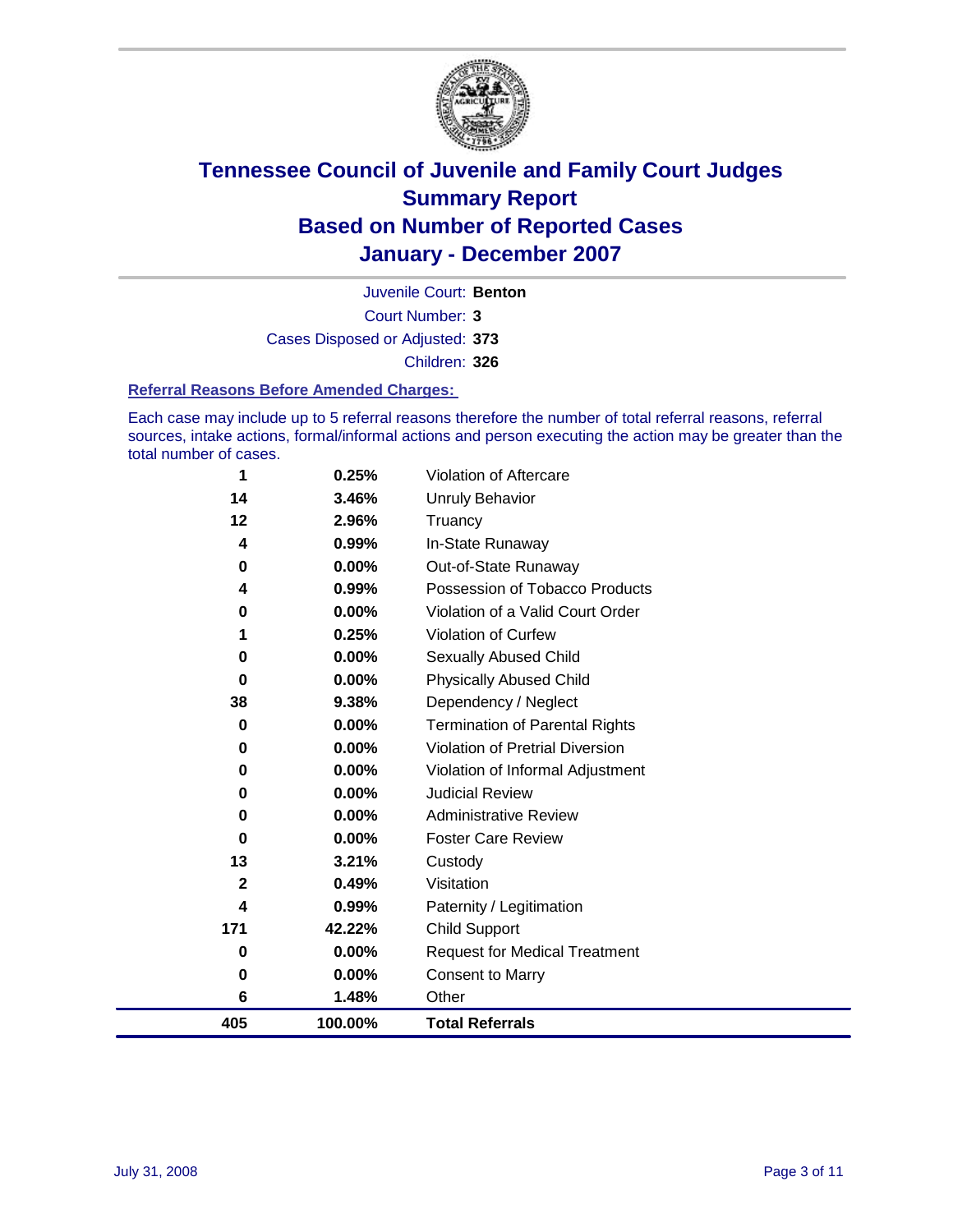

|                            |                                 | Juvenile Court: Benton |  |
|----------------------------|---------------------------------|------------------------|--|
|                            |                                 | Court Number: 3        |  |
|                            | Cases Disposed or Adjusted: 373 |                        |  |
|                            |                                 | Children: 326          |  |
| <b>Referral Sources: 1</b> |                                 |                        |  |
| イマベ                        | <b>33 330</b> 75                | Law Enforcement        |  |

### **33.33%** Law Enforcement **5.19%** Parents **2.72%** Relatives **0.00%** Self **1.48%** School **0.00%** CSA **10.62%** DCS **0.49%** Other State Department **40.99%** District Attorney's Office **4.94%** Court Staff **0.00%** Social Agency **0.00%** Other Court **0.00%** Victim **0.00%** Child & Parent **0.00%** Hospital **0.00%** Unknown **0.25%** Other **100.00% Total Referral Sources**

### **Age of Child at Referral: 2**

| 326 | 100.00% | <b>Total Child Count</b> |
|-----|---------|--------------------------|
| 0   | 0.00%   | Unknown / Not Reported   |
| 0   | 0.00%   | Ages 19 and Over         |
| 33  | 10.12%  | Ages 17 through 18       |
| 75  | 23.01%  | Ages 15 through 16       |
| 33  | 10.12%  | Ages 13 through 14       |
| 22  | 6.75%   | Ages 11 through 12       |
| 163 | 50.00%  | Ages 10 and Under        |
|     |         |                          |

<sup>1</sup> If different than number of Referral Reasons (405), verify accuracy of your court's data.

<sup>2</sup> One child could be counted in multiple categories, verify accuracy of your court's data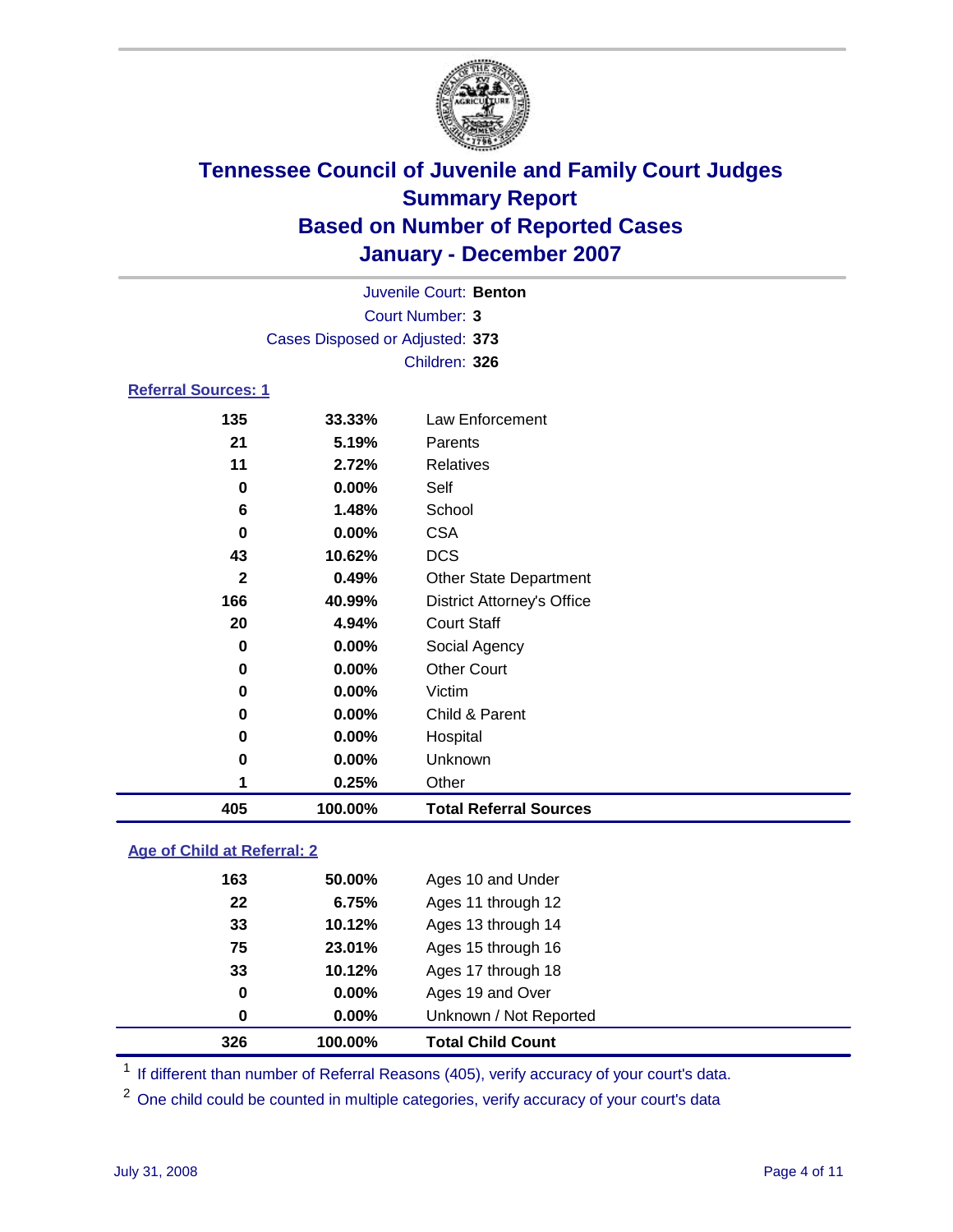

| Juvenile Court: Benton                  |                                 |                          |  |  |  |
|-----------------------------------------|---------------------------------|--------------------------|--|--|--|
| <b>Court Number: 3</b>                  |                                 |                          |  |  |  |
|                                         | Cases Disposed or Adjusted: 373 |                          |  |  |  |
|                                         | Children: 326                   |                          |  |  |  |
| Sex of Child: 1                         |                                 |                          |  |  |  |
| 183                                     | 56.13%                          | Male                     |  |  |  |
| 143                                     | 43.87%                          | Female                   |  |  |  |
| $\bf{0}$                                | 0.00%                           | Unknown                  |  |  |  |
| 326                                     | 100.00%                         | <b>Total Child Count</b> |  |  |  |
| Race of Child: 1                        |                                 |                          |  |  |  |
| 307                                     | 94.17%                          | White                    |  |  |  |
| 13                                      | 3.99%                           | African American         |  |  |  |
| 0                                       | 0.00%                           | Native American          |  |  |  |
| 0                                       | 0.00%                           | Asian                    |  |  |  |
| 6                                       | 1.84%                           | Mixed                    |  |  |  |
| $\mathbf 0$                             | 0.00%                           | Unknown                  |  |  |  |
| 326                                     | 100.00%                         | <b>Total Child Count</b> |  |  |  |
| <b>Hispanic Origin: 1</b>               |                                 |                          |  |  |  |
| 1                                       | 0.31%                           | Yes                      |  |  |  |
| 324                                     | 99.39%                          | No                       |  |  |  |
| 1                                       | 0.31%                           | Unknown                  |  |  |  |
| 326                                     | 100.00%                         | <b>Total Child Count</b> |  |  |  |
| <b>School Enrollment of Children: 1</b> |                                 |                          |  |  |  |
| 193                                     | 59.20%                          | Yes                      |  |  |  |
| 120                                     | 36.81%                          | No                       |  |  |  |
| 13                                      | 3.99%                           | Unknown                  |  |  |  |
| 326                                     | 100.00%                         | <b>Total Child Count</b> |  |  |  |

One child could be counted in multiple categories, verify accuracy of your court's data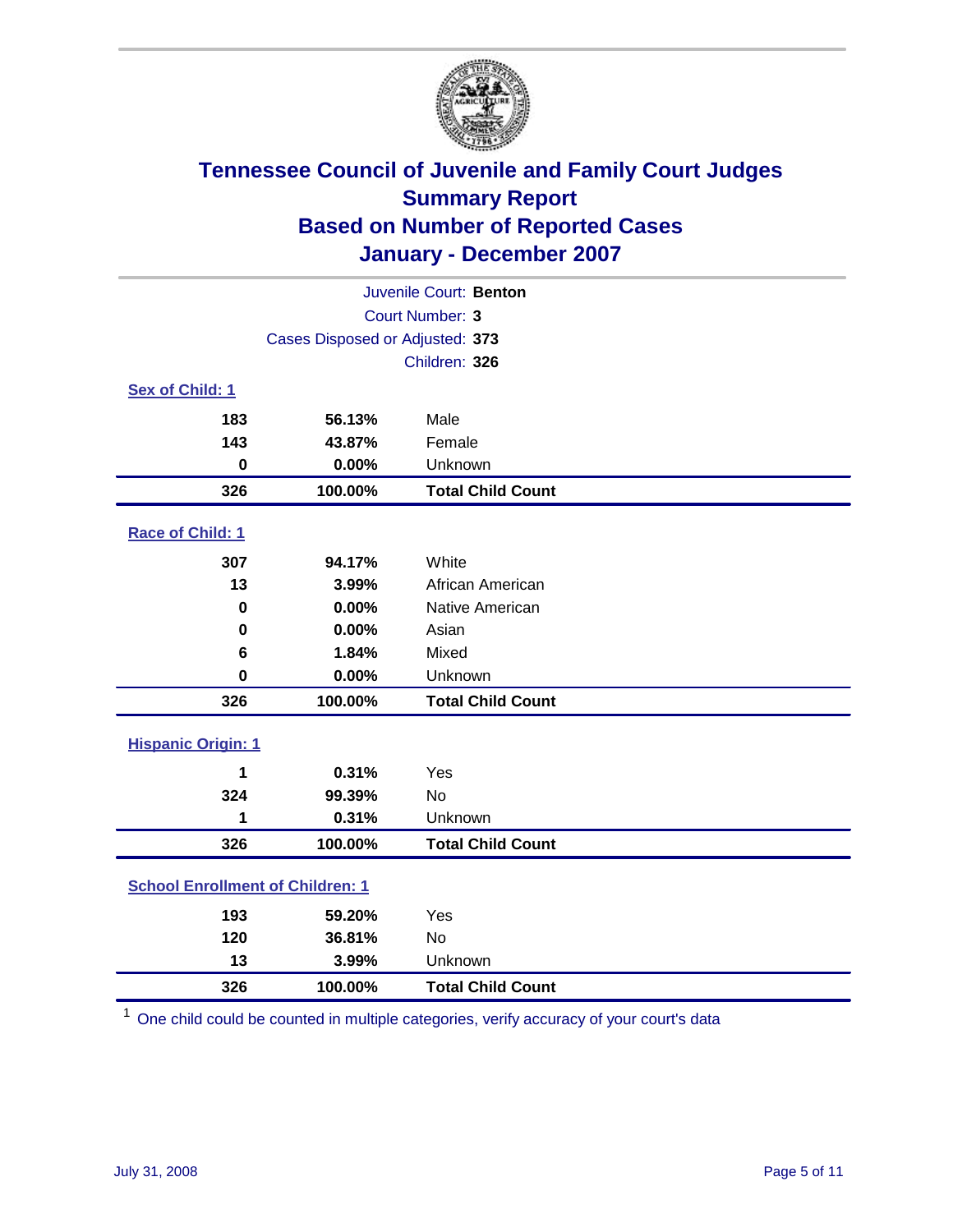

Court Number: **3** Juvenile Court: **Benton** Cases Disposed or Adjusted: **373** Children: **326**

#### **Living Arrangement of Child at Time of Referral: 1**

| 326 | 100.00%  | <b>Total Child Count</b>     |
|-----|----------|------------------------------|
| 6   | 1.84%    | Other                        |
| 28  | 8.59%    | Unknown                      |
| 0   | $0.00\%$ | Independent                  |
| 0   | $0.00\%$ | In an Institution            |
| 1   | 0.31%    | In a Residential Center      |
| 0   | $0.00\%$ | In a Group Home              |
| 7   | 2.15%    | With Foster Family           |
| 0   | $0.00\%$ | With Adoptive Parents        |
| 42  | 12.88%   | <b>With Relatives</b>        |
| 21  | 6.44%    | With Father                  |
| 169 | 51.84%   | With Mother                  |
| 0   | $0.00\%$ | With Mother and Stepfather   |
| 0   | 0.00%    | With Father and Stepmother   |
| 52  | 15.95%   | With Both Biological Parents |
|     |          |                              |

#### **Type of Detention: 2**

| 373 | 100.00%  | <b>Total Detention Count</b> |
|-----|----------|------------------------------|
| 0   | $0.00\%$ | Other                        |
| 373 | 100.00%  | Does Not Apply               |
| 0   | $0.00\%$ | <b>Unknown</b>               |
| 0   | $0.00\%$ | <b>Psychiatric Hospital</b>  |
| 0   | 0.00%    | Jail - No Separation         |
| 0   | $0.00\%$ | Jail - Partial Separation    |
| 0   | 0.00%    | Jail - Complete Separation   |
| 0   | 0.00%    | Juvenile Detention Facility  |
| 0   | $0.00\%$ | Non-Secure Placement         |
|     |          |                              |

<sup>1</sup> One child could be counted in multiple categories, verify accuracy of your court's data

<sup>2</sup> If different than number of Cases (373) verify accuracy of your court's data.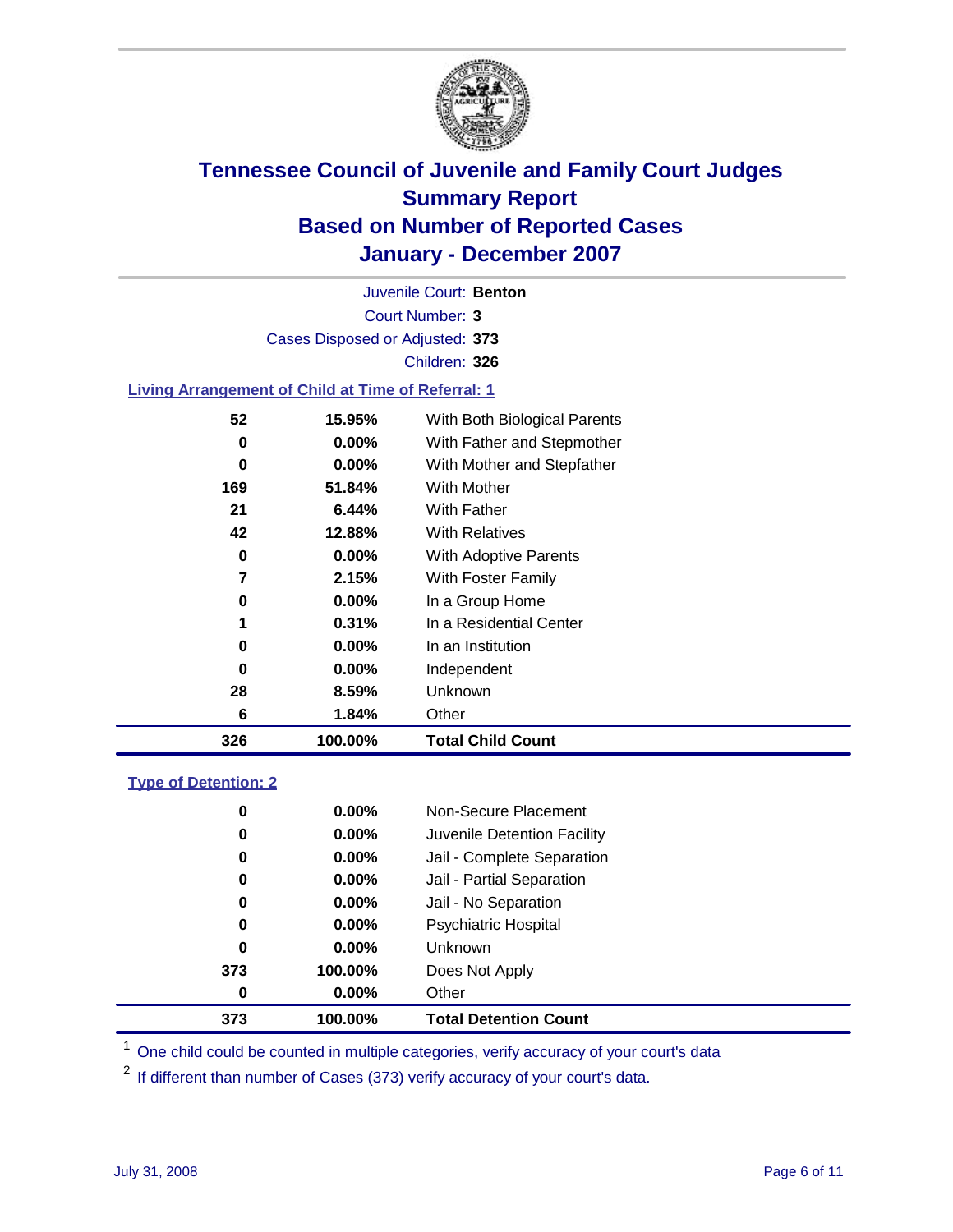

|                                                    | Juvenile Court: Benton          |                                      |  |  |  |  |
|----------------------------------------------------|---------------------------------|--------------------------------------|--|--|--|--|
|                                                    | Court Number: 3                 |                                      |  |  |  |  |
|                                                    | Cases Disposed or Adjusted: 373 |                                      |  |  |  |  |
|                                                    | Children: 326                   |                                      |  |  |  |  |
| <b>Placement After Secure Detention Hearing: 1</b> |                                 |                                      |  |  |  |  |
| 0                                                  | 0.00%                           | Returned to Prior Living Arrangement |  |  |  |  |
| 0                                                  | 0.00%                           | Juvenile Detention Facility          |  |  |  |  |
| 0                                                  | 0.00%                           | Jail                                 |  |  |  |  |
| 0                                                  | 0.00%                           | Shelter / Group Home                 |  |  |  |  |
| 0                                                  | 0.00%                           | <b>Foster Family Home</b>            |  |  |  |  |
| 0                                                  | 0.00%                           | Psychiatric Hospital                 |  |  |  |  |
| 0                                                  | 0.00%                           | Unknown / Not Reported               |  |  |  |  |
| 373                                                | 100.00%                         | Does Not Apply                       |  |  |  |  |
| 0                                                  | 0.00%                           | Other                                |  |  |  |  |
|                                                    |                                 |                                      |  |  |  |  |
| 373                                                | 100.00%                         | <b>Total Placement Count</b>         |  |  |  |  |
| <b>Intake Actions: 2</b>                           |                                 |                                      |  |  |  |  |
| 381                                                | 94.07%                          | <b>Petition Filed</b>                |  |  |  |  |
| 5                                                  | 1.23%                           | <b>Motion Filed</b>                  |  |  |  |  |
| 19                                                 | 4.69%                           | <b>Citation Processed</b>            |  |  |  |  |
| 0                                                  | 0.00%                           | Notification of Paternity Processed  |  |  |  |  |
| 0                                                  | $0.00\%$                        | Scheduling of Judicial Review        |  |  |  |  |
| 0                                                  | 0.00%                           | Scheduling of Administrative Review  |  |  |  |  |
| 0                                                  | 0.00%                           | Scheduling of Foster Care Review     |  |  |  |  |
| 0                                                  | 0.00%                           | Unknown                              |  |  |  |  |
| 0                                                  | 0.00%                           | Does Not Apply                       |  |  |  |  |
| 0                                                  | 0.00%                           | Other                                |  |  |  |  |

<sup>1</sup> If different than number of Cases (373) verify accuracy of your court's data.

<sup>2</sup> If different than number of Referral Reasons (405), verify accuracy of your court's data.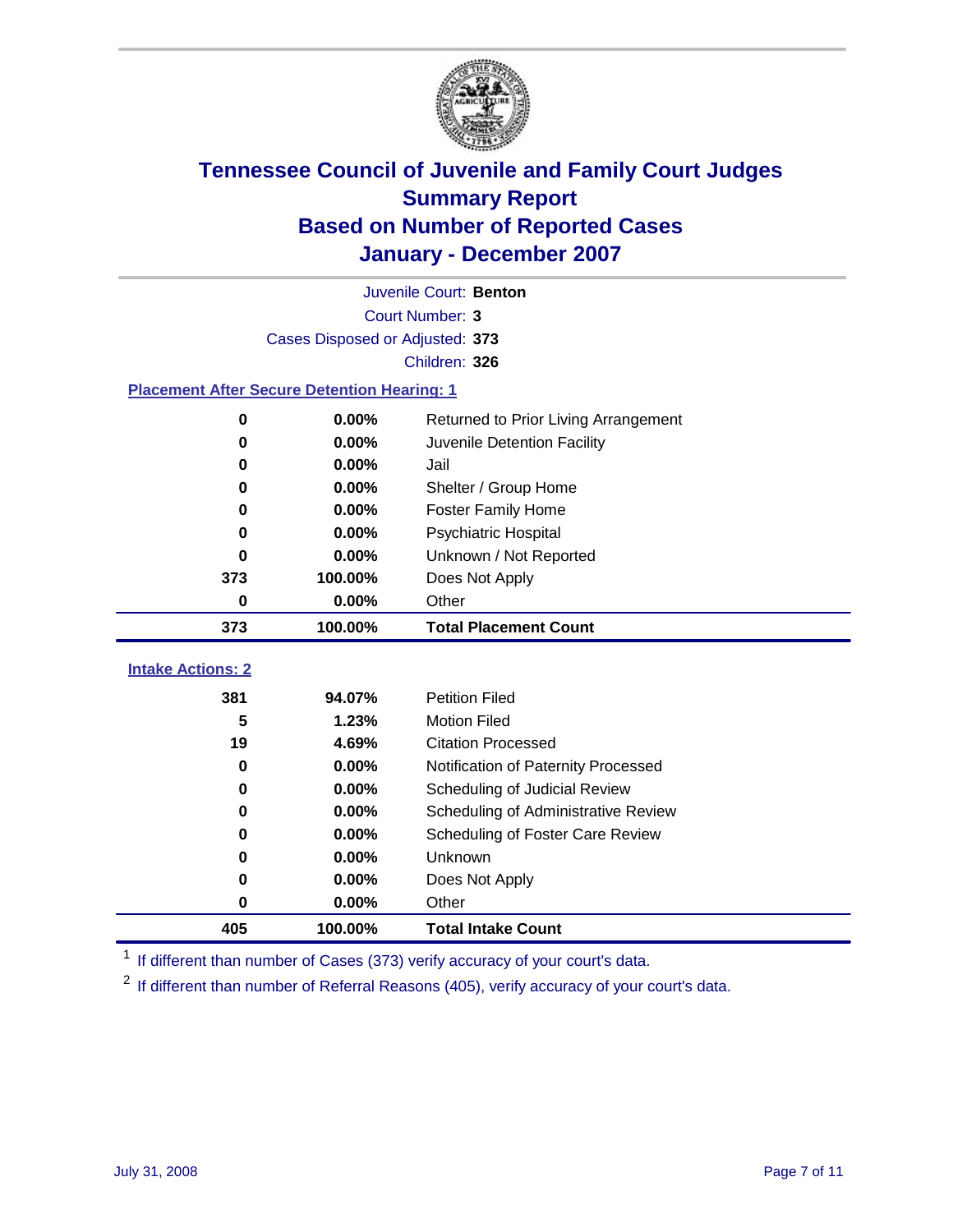

Court Number: **3** Juvenile Court: **Benton** Cases Disposed or Adjusted: **373** Children: **326**

#### **Last Grade Completed by Child: 1**

| 326            | 100.00% | <b>Total Child Count</b> |
|----------------|---------|--------------------------|
| 3              | 0.92%   | Other                    |
| 21             | 6.44%   | Unknown                  |
| 119            | 36.50%  | Never Attended School    |
| 0              | 0.00%   | Graduated                |
| 1              | 0.31%   | <b>GED</b>               |
| 0              | 0.00%   | Non-Graded Special Ed    |
| 3              | 0.92%   | 12th Grade               |
| 21             | 6.44%   | 11th Grade               |
| 44             | 13.50%  | 10th Grade               |
| 44             | 13.50%  | 9th Grade                |
| 10             | 3.07%   | 8th Grade                |
| 8              | 2.45%   | 7th Grade                |
| 3              | 0.92%   | 6th Grade                |
| 6              | 1.84%   | 5th Grade                |
| 8              | 2.45%   | 4th Grade                |
| 15             | 4.60%   | 3rd Grade                |
| $\overline{7}$ | 2.15%   | 2nd Grade                |
| 13             | 3.99%   | 1st Grade                |
| $\bf{0}$       | 0.00%   | Kindergarten             |
| 0              | 0.00%   | Preschool                |
| 0              | 0.00%   | Too Young for School     |

### **Enrolled in Special Education: 1**

| 326<br><b>Total Child Count</b><br>100.00% |  |
|--------------------------------------------|--|
| 1.23%<br><b>Unknown</b><br>4               |  |
| 318<br>97.55%<br>No.                       |  |
| 1.23%<br>Yes<br>4                          |  |

<sup>1</sup> One child could be counted in multiple categories, verify accuracy of your court's data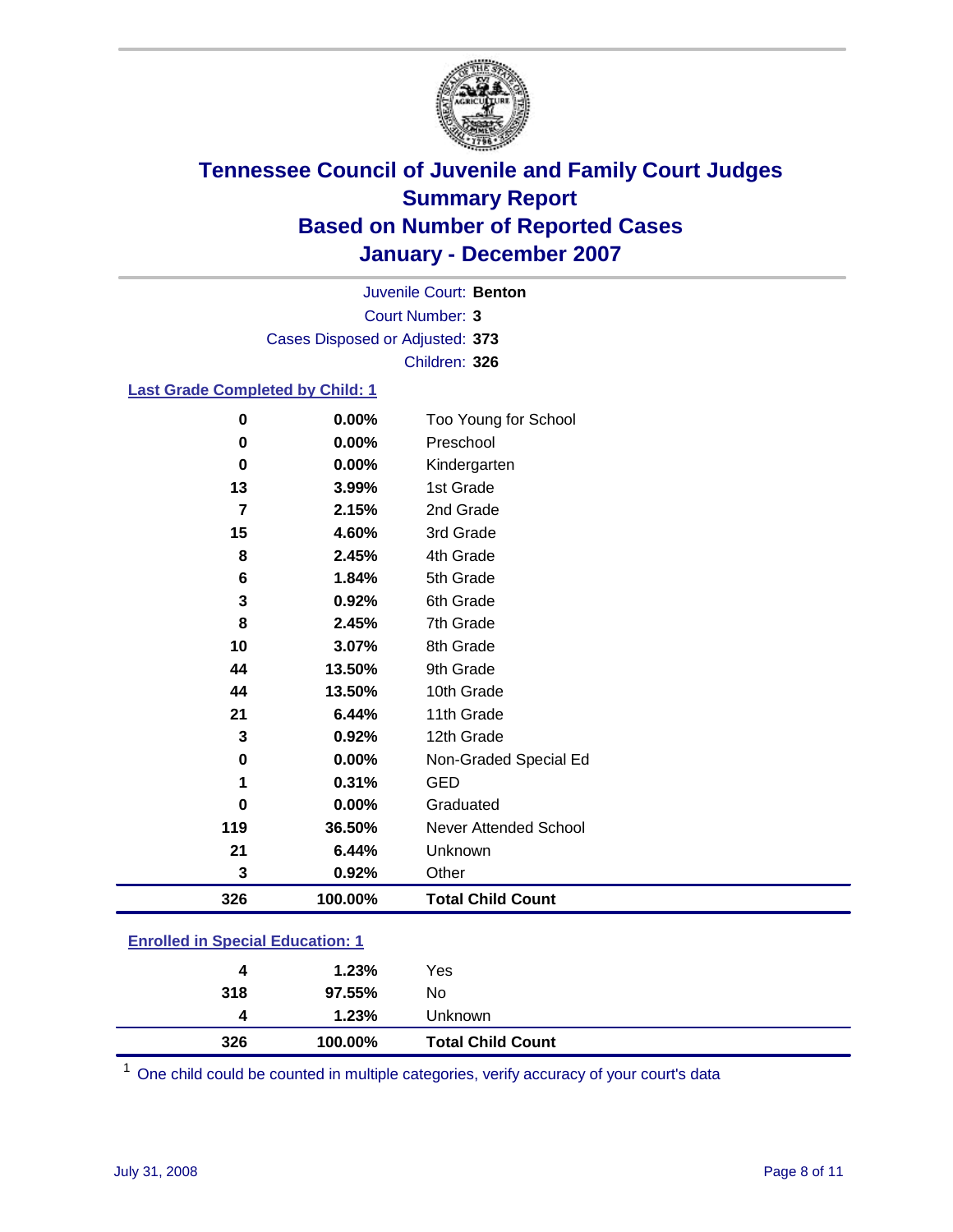

| Juvenile Court: Benton       |                                 |                           |  |  |  |
|------------------------------|---------------------------------|---------------------------|--|--|--|
|                              | Court Number: 3                 |                           |  |  |  |
|                              | Cases Disposed or Adjusted: 373 |                           |  |  |  |
|                              | Children: 326                   |                           |  |  |  |
| <b>Action Executed By: 1</b> |                                 |                           |  |  |  |
| 405                          | 100.00%                         | Judge                     |  |  |  |
| 0                            | $0.00\%$                        | Referee                   |  |  |  |
| 0                            | $0.00\%$                        | <b>YSO</b>                |  |  |  |
| 0                            | $0.00\%$                        | Other                     |  |  |  |
| 0                            | 0.00%                           | Unknown / Not Reported    |  |  |  |
| 405                          | 100.00%                         | <b>Total Action Count</b> |  |  |  |

### **Formal / Informal Actions: 1**

| 36           | 8.89%    | Dismissed                                        |
|--------------|----------|--------------------------------------------------|
| $\mathbf{2}$ | 0.49%    | Retired / Nolle Prosequi                         |
| 27           | 6.67%    | <b>Complaint Substantiated Delinquent</b>        |
| 0            | $0.00\%$ | <b>Complaint Substantiated Status Offender</b>   |
| 1            | 0.25%    | <b>Complaint Substantiated Dependent/Neglect</b> |
| 0            | $0.00\%$ | <b>Complaint Substantiated Abused</b>            |
| 0            | $0.00\%$ | <b>Complaint Substantiated Mentally III</b>      |
| 27           | 6.67%    | Informal Adjustment                              |
| 9            | 2.22%    | <b>Pretrial Diversion</b>                        |
| 1            | 0.25%    | <b>Transfer to Adult Court Hearing</b>           |
| 0            | $0.00\%$ | Charges Cleared by Transfer to Adult Court       |
| 295          | 72.84%   | Special Proceeding                               |
| 0            | $0.00\%$ | <b>Review Concluded</b>                          |
| 6            | 1.48%    | Case Held Open                                   |
|              | 0.25%    | Other                                            |
| 0            | 0.00%    | Unknown / Not Reported                           |
| 405          | 100.00%  | <b>Total Action Count</b>                        |

<sup>1</sup> If different than number of Referral Reasons (405), verify accuracy of your court's data.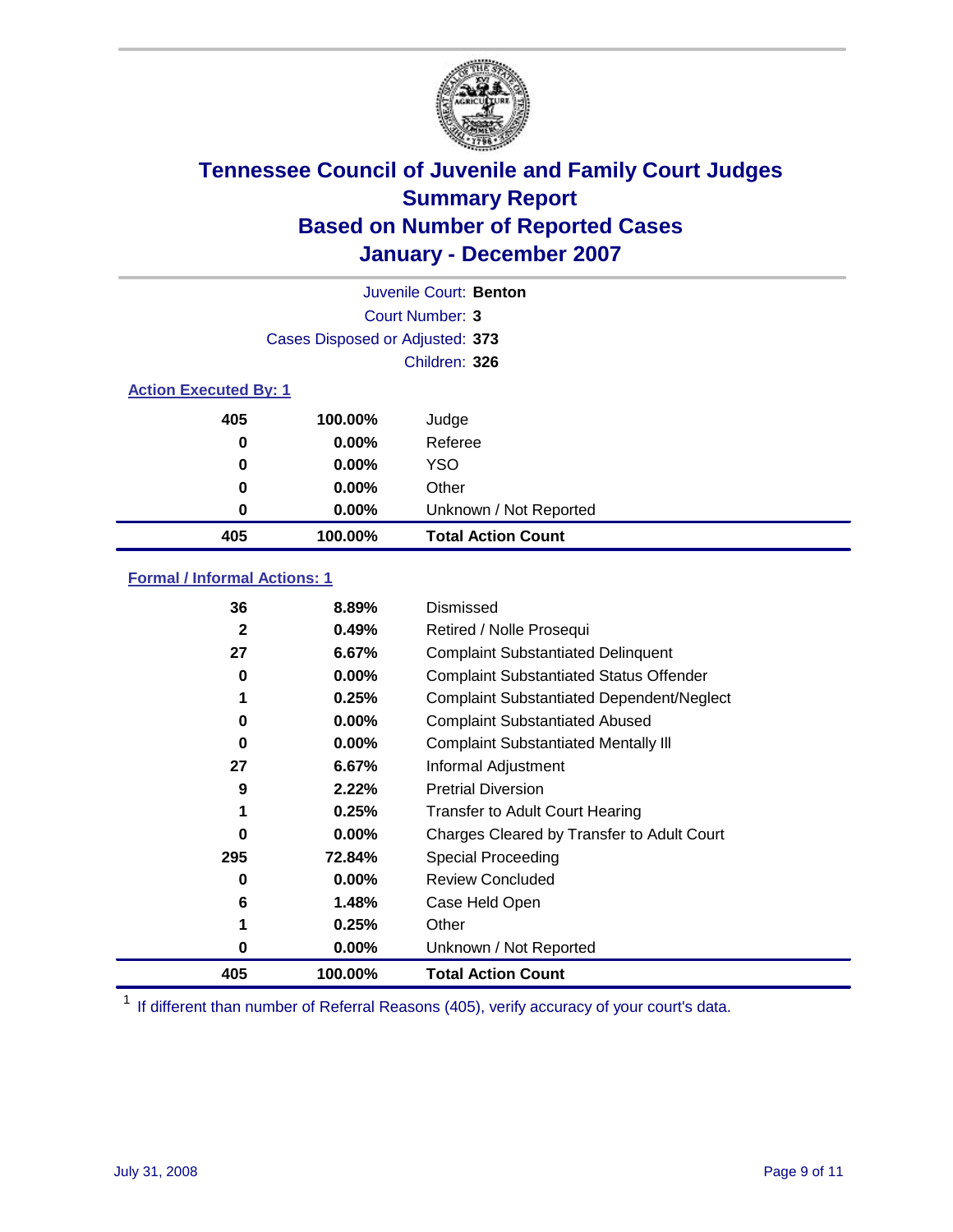

|                       |                                                       | Juvenile Court: Benton                               |
|-----------------------|-------------------------------------------------------|------------------------------------------------------|
|                       |                                                       | Court Number: 3                                      |
|                       | Cases Disposed or Adjusted: 373                       |                                                      |
|                       |                                                       | Children: 326                                        |
| <b>Case Outcomes:</b> | There can be multiple outcomes for one child or case. |                                                      |
| 40                    | 8.21%                                                 | <b>Case Dismissed</b>                                |
| 1                     | 0.21%                                                 | Case Retired or Nolle Prosequi                       |
| 10                    | 2.05%                                                 | Warned / Counseled                                   |
| 13                    | 2.67%                                                 | Held Open For Review                                 |
| 42                    | 8.62%                                                 | Supervision / Probation to Juvenile Court            |
| 0                     | 0.00%                                                 | <b>Probation to Parents</b>                          |
| 3                     | 0.62%                                                 | Referral to Another Entity for Supervision / Service |
| 18                    | 3.70%                                                 | Referred for Mental Health Counseling                |
| 20                    | 4.11%                                                 | Referred for Alcohol and Drug Counseling             |
| 4                     | 0.82%                                                 | <b>Referred to Alternative School</b>                |
| 0                     | 0.00%                                                 | Referred to Private Child Agency                     |
| 0                     | 0.00%                                                 | Referred to Defensive Driving School                 |
| 1                     | 0.21%                                                 | Referred to Alcohol Safety School                    |
| 1                     | 0.21%                                                 | Referred to Juvenile Court Education-Based Program   |
| 0                     | 0.00%                                                 | Driver's License Held Informally                     |
| 0                     | 0.00%                                                 | <b>Voluntary Placement with DMHMR</b>                |
| 1                     | 0.21%                                                 | <b>Private Mental Health Placement</b>               |
| 0                     | 0.00%                                                 | <b>Private MR Placement</b>                          |
| 1                     | 0.21%                                                 | Placement with City/County Agency/Facility           |
| 2                     | 0.41%                                                 | Placement with Relative / Other Individual           |
| 6                     | 1.23%                                                 | Fine                                                 |
| 19                    | 3.90%                                                 | <b>Public Service</b>                                |
| 10                    | 2.05%                                                 | Restitution                                          |
| 0                     | 0.00%                                                 | <b>Runaway Returned</b>                              |
| 1                     | 0.21%                                                 | No Contact Order                                     |
| 0                     | $0.00\%$                                              | Injunction Other than No Contact Order               |
| 0                     | 0.00%                                                 | <b>House Arrest</b>                                  |
| 1                     | 0.21%                                                 | <b>Court Defined Curfew</b>                          |
| 1                     | 0.21%                                                 | Dismissed from Informal Adjustment                   |
| 0                     | 0.00%                                                 | <b>Dismissed from Pretrial Diversion</b>             |
| 0                     | 0.00%                                                 | Released from Probation                              |
| 1                     | 0.21%                                                 | <b>Transferred to Adult Court</b>                    |
| 0                     | $0.00\%$                                              | <b>DMHMR Involuntary Commitment</b>                  |